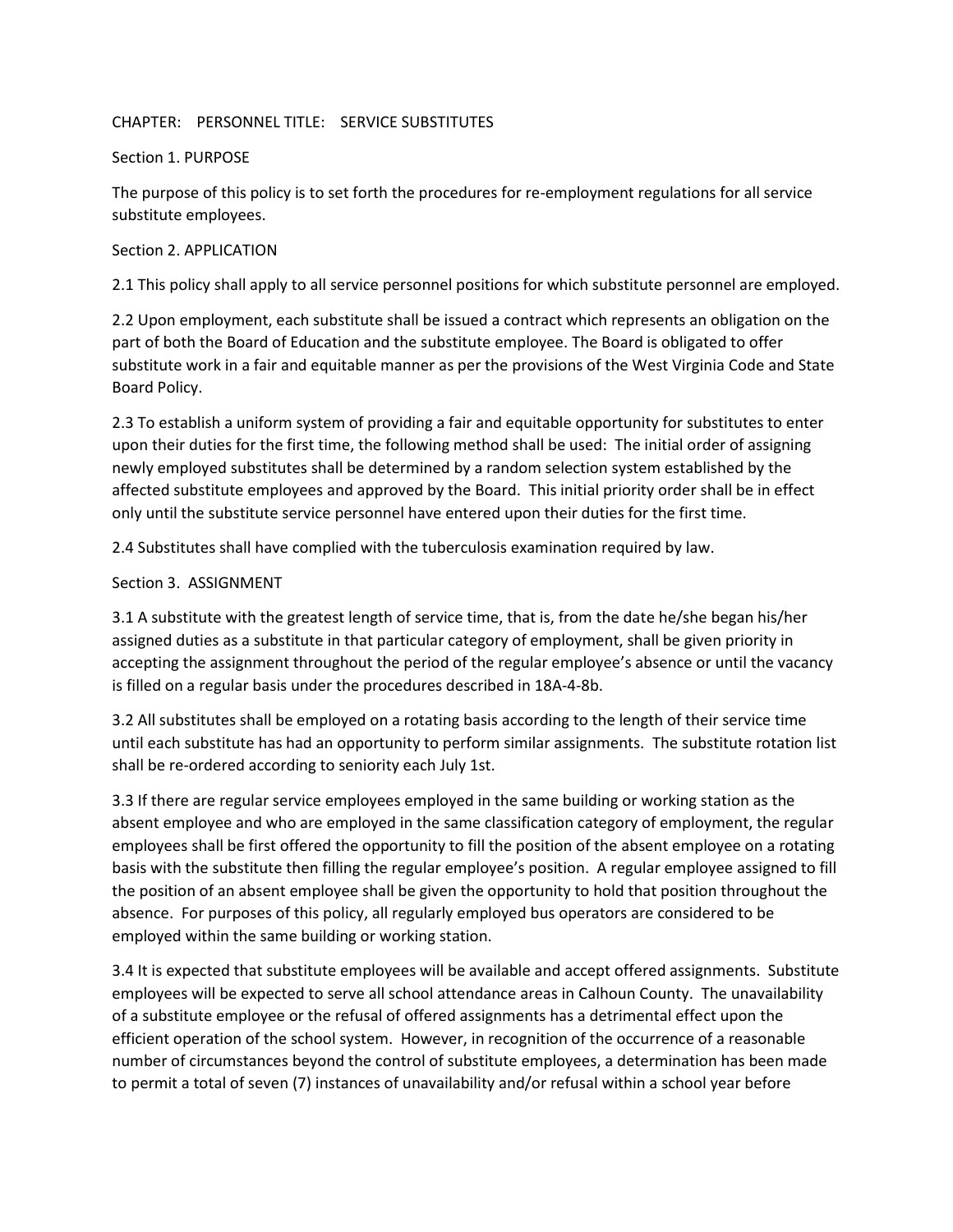adverse personnel action is recommended. The e-school solutions call system will be used to monitor unavailability and/or refusal. Not signing up for e-school solutions is a refusal.

3.5 A substitute employee who finds that he/she is experiencing unusual circumstances such as an extended personal illness or having to care for a family member with an illness must write a letter to the superintendent and request that he/she be temporarily removed from the substitute service employee list. The letter must specify the exact reason(s) for requesting temporary removal from the list and provide starting and ending dates for the removal. Upon approval of this request, the employee will be temporarily removed from the substitute list for the time approved by the Superintendent.

3.5b The following are considered "unforeseen circumstances beyond the control of the employee":

1) Accident that causes the employee to be physically unable to work;

2) Sickness, of the employee or a family member for who the employee must provide care during working hour;

3) Death in the immediate family (spouse, child, parent or grandparent, brother, sister, in-law);

4) Life-threatening illness of the employee's spouse, parents, or child;

5) Other cause approved by the Superintendent

3.6 Employees who wish to take a voluntary leave of absence from the substitute service employee list, may request in writing to the Board of Education. In no case shall a leave of absence from the substitute service employee list be approved for less than four (4) weeks or more than one (1) school year.

# Section 4. IMPLEMENTATION

4.1 If the substitute employee is called to work on a day that the employee has previously scheduled a doctor's appointment during the projected work time and the employee can provide a signed statement from the physician for reason of absence, the refusal will be recorded, but not counted against the employee. In order to be excused, the doctor's statement must be presented by the third work day after the refusal. If the employee called for work is employed in more than one(1) classification and is working in the other category(ies), the Substitute must inform the director of the previous assignment. The record will show the employee was called and is working in the category called for, but not worked in due to assignment to other category, neither "yes" or "no" shall be counted. The record will reflect "worked other classification".

4.2 If the substitute employee is employed as a substitute in Calhoun County during a call out and the call is missed, it will not be counted as a refusal to work against the substitute employee as long as the employee contacts the director within 3 days of the missed call. The director will attain confirmation from the e-school calling system that the employee was working in Calhoun County as a substitute during the missed call.

4.3 E-school solutions call system will be used to track work refusals.

4.4 Upon e-school solution calling substitute employee in rotation, responses shall be counted as: "yes" is "yes" when job is accepted and counted as worked; however, if the Substitute fails to report to the